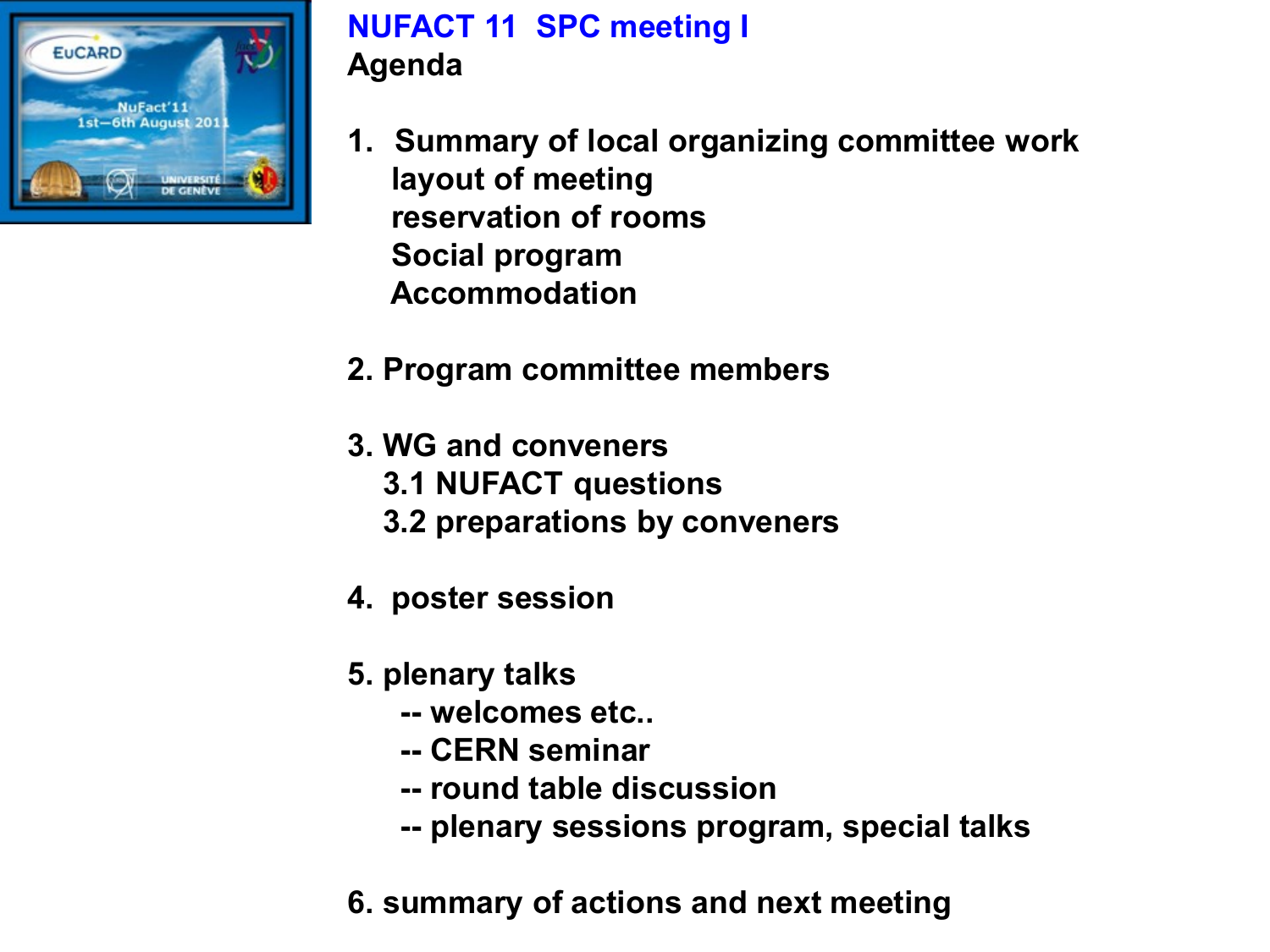# **LOCAL ORGANIZING COMMITTEE**

#### **Local organizing committee**

Alain Blondel (UNIGE) (co-Chair) Ilias Efthymiopoulos (CERN) (Co-Chair) Gersende Prior (CERN) Edda Gschwendtner (CERN) Elena Wildner (CERN) Fanny Dufour (UNIGE) Gustav Wikström (UNIGE) Alex Korzenev (UNIGE) Sebastien Murphy (UNIGE)

#### **Conference Secretariat**

Catherine Blanchard (UNIGE) Françoise Girard Madoux (CERN) Merethe Olafsen (CERN)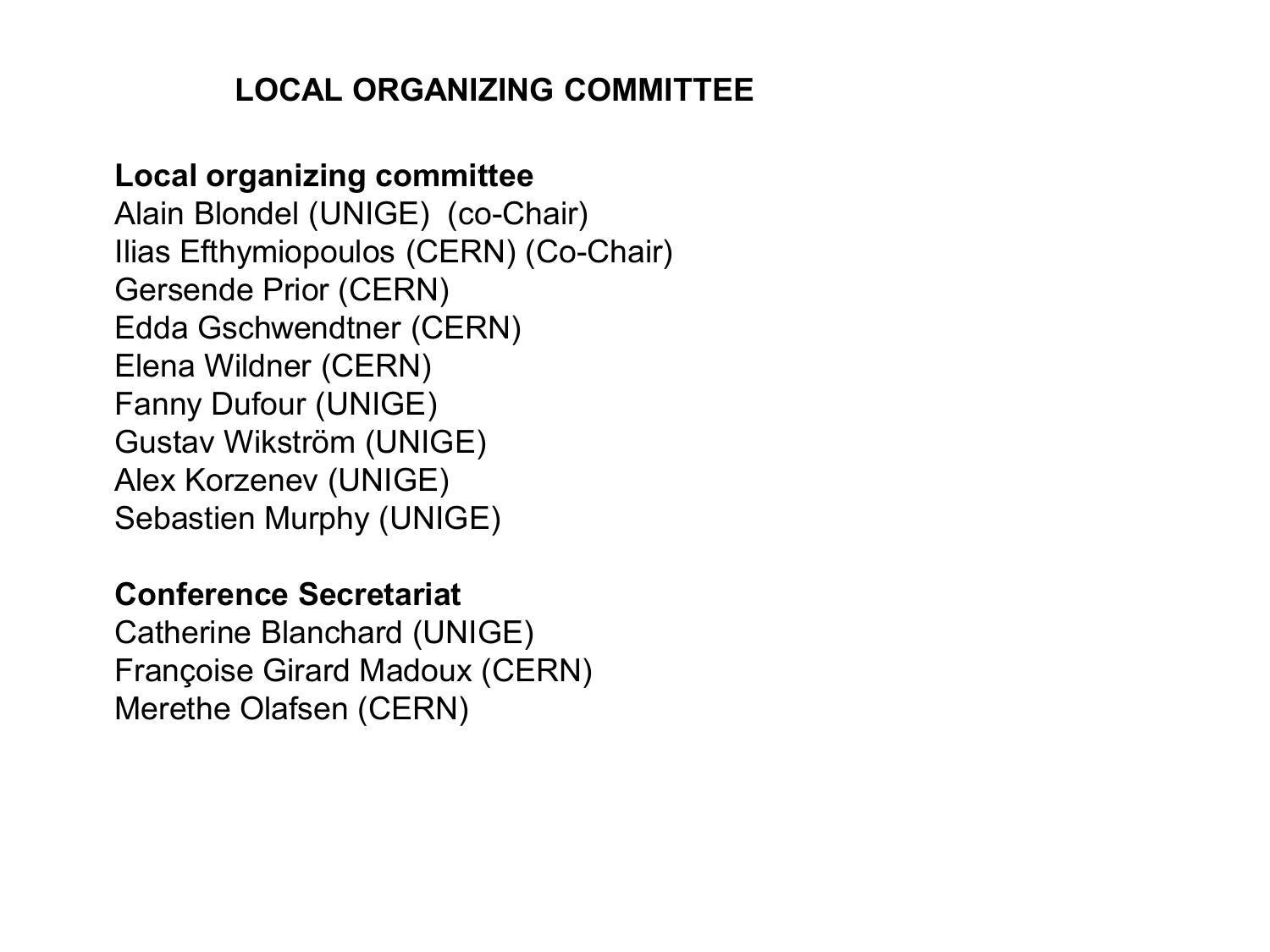**Summary of some of local organizing committee work [http://nufact11.unige.ch](http://nufact11.unige.ch/) official opening end of this week.** 

## **layout of meeting see INDICO site with program of meeting monday 1 August meeting at CERN 2,3,4 August meeting at UNIGE (evening lecture on 2 August) 5 August meeting at CERN 6 August meeting at CERN --conclusions early afternoon missing: joint sessions**

**reservation of meeting rooms have been reserved for 4 WG in parallel at CERN and UNIGE**

**Social program**

**social dinner wednesday evening boat on the lake** 

#### **Accommodation**

**block reservations at CERN hostel or student dorms in Geneva (Cheap) have been made, as well as in reasonable hotels in town.** 

**Transport: tram line opens in April 2011 from downtown to CERN ~30'**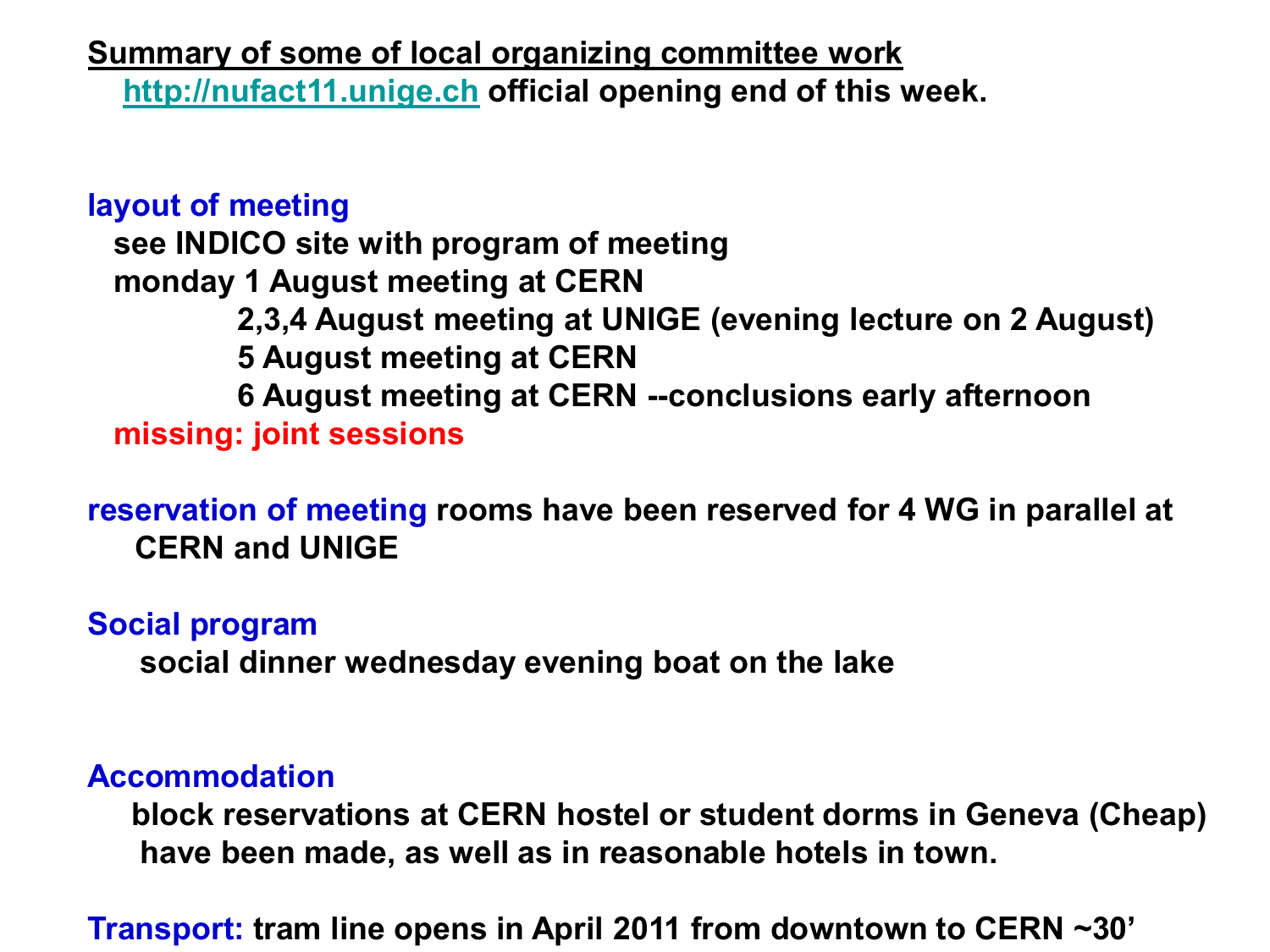# **Program committee members**

**Blondel A. Geneva,Switzerland Cervera A. Valencia,Spain Fernow R. BNL,U.S.A**. **Geer S. Fermilab,U.S.A. Goodman M. ANL,U.S.A. Harris D. Fermilab,U.S.A. Kajita T. ICRR,Japan Kaplan D. I.I.T.,U.S.A Katsanevas S. IN2P3,France Kuno Y. Osaka,Japan Long K. Imperia Coll,U.K.**

**Confirmed**

**Declined**

**no answer**

**Mondal N.K. TIFR,India Morfin J. Fermilab,U.S.A. Mori Y. Kyoto,Japan Murthy M.V.N. IMSc,India Nishikawa K. KEK,Japan Palladino V. Napoli,Italy Prior C. Ratherford Lab,U.K**. **Raychaudhuri A. HRI,India Sakuda M. Okayama,Japan Soler F.J.P. Glassgow,U.K. Zisman M. LBNL,U.S.A.**

Added : **John Ellis (CERN) Roland Garoby (CERN)** suggested Pasquale Migliozzi Hasegawa Patrick Huber Svoboda Jim Strait Bob Palmer Harold Kirk Marcos Dracos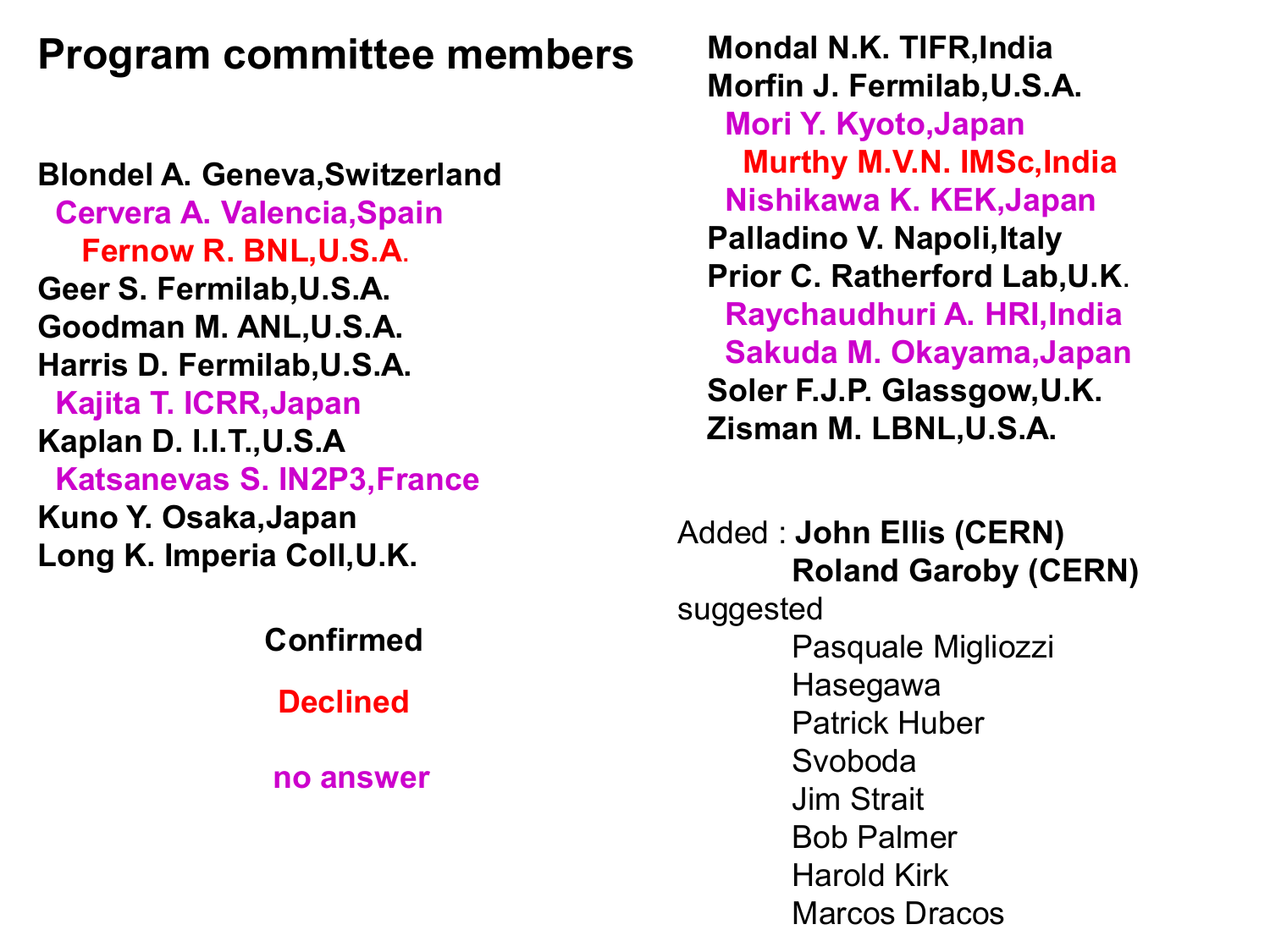#### **Conveners – all OK now**

#### **WG1**

Patricia Vahle [<plvahle@wm.edu>](mailto:plvahle@wm.edu) Nakadaira Takeshi [<nakadair@neutrino.kek.jp>](mailto:nakadair@neutrino.kek.jp) Thomas Schwetz-Mangold [<schwetz@mpi-hd.mpg.de>](mailto:schwetz@mpi-hd.mpg.de)

#### **WG2**

Juan Miguel Nieves [<jmnieves@ific.uv.es>](mailto:jmnieves@ific.uv.es) Mike Kordosky [<makordosky@wm.edu>](mailto:makordosky@wm.edu) Masahi Yokoyama [<masashi@phys.s.u-tokyo.ac.jp>](mailto:masashi@phys.s.u-tokyo.ac.jp)

#### **WG3**

Alex Bogacz <br/>bogacz@jlab.org> Elena Wildner [<Elena.Wildner@cern.ch>](mailto:Elena.Wildner@cern.ch) Y. Kuriyama [<kuriyama@rri.kyoto-u.ac.jp>](mailto:kuriyama@rri.kyoto-u.ac.jp)

#### **WG4**

Donato Nicolo [<donato.nicolo@pi.infn.it>](mailto:donato.nicolo@pi.infn.it) Naohito SAITO [<naohito.saito@kek.jp>](mailto:naohito.saito@kek.jp) Robert Bernstein [<rhbob@fnal.gov>](mailto:rhbob@fnal.gov)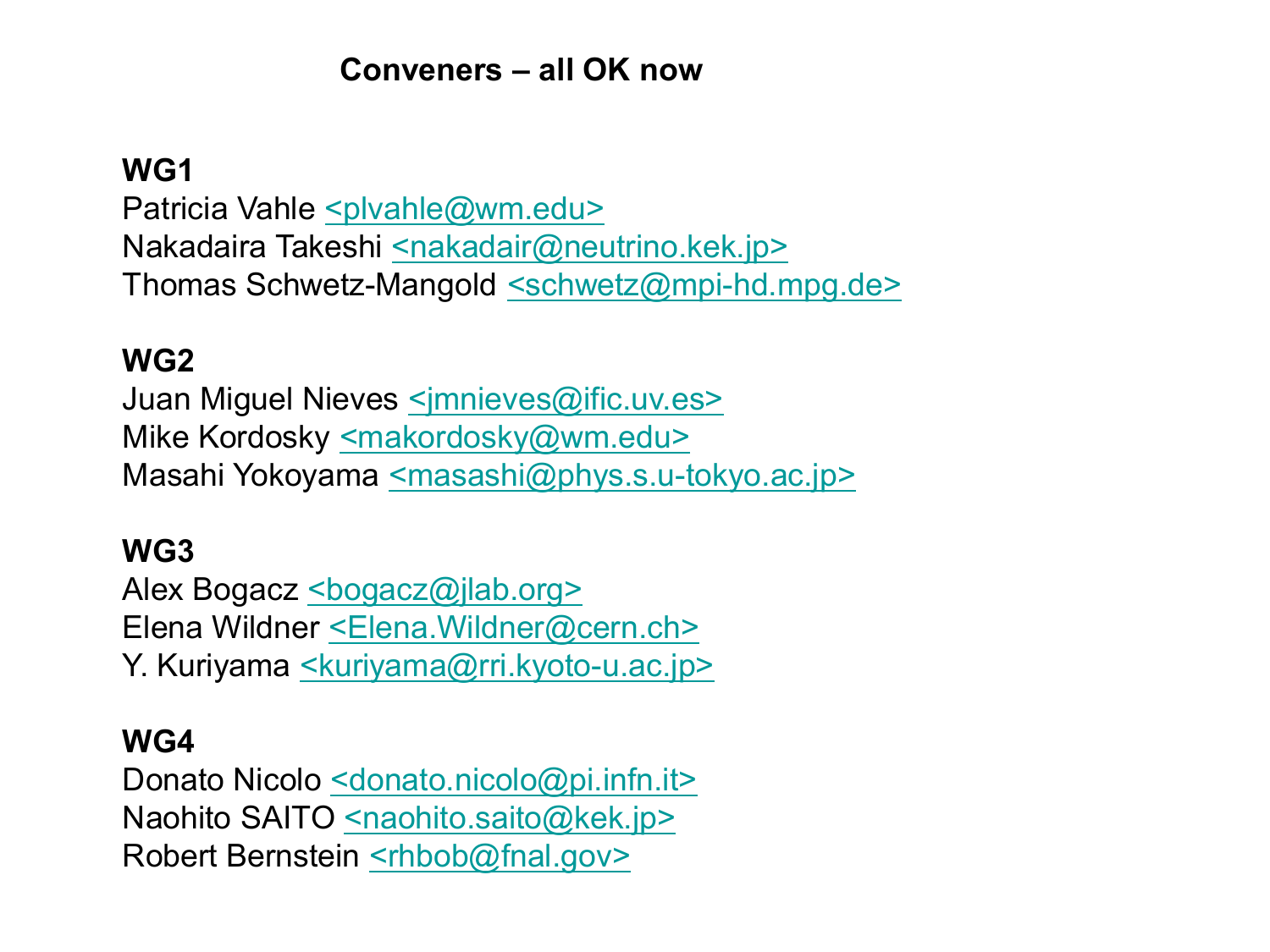## **Plenary talks**

We need

--

--

--

- -- talks on theoretical breakthroughs and connection between neutrino paradigm and everything else.
- -- talks on ongoing experimental situation
- -- talks on superbeam projects
- -- talks on beta beam projects (ion production, radiation issues)
- -- talks on neutrino factory and muon collider (target area, cooling, acceleration)
- -- talks on detector progress and how they impact the accelerators
- -- talks on precision of flux determination in SB, BB NF

and more -- your suggestions.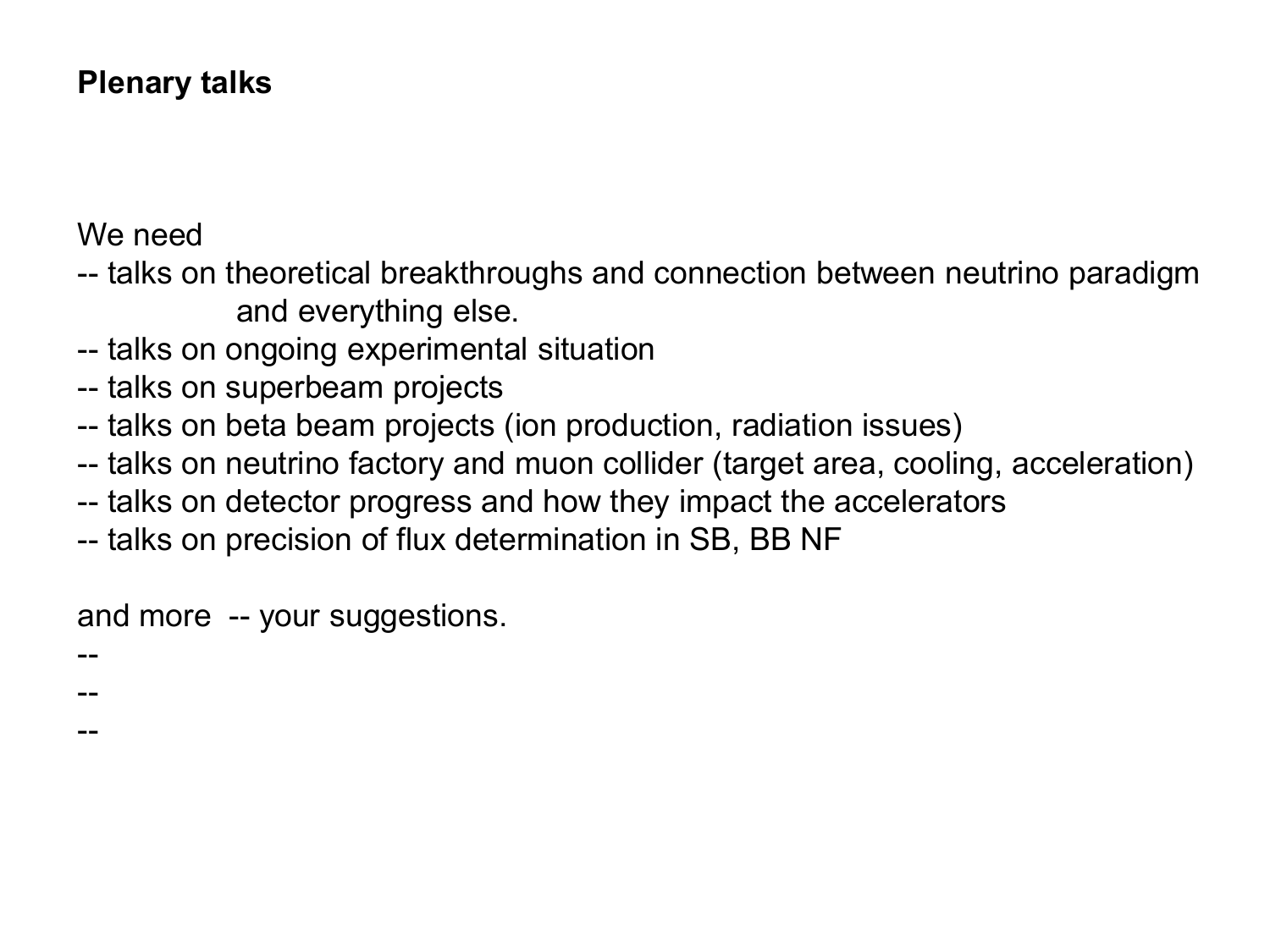## **Evening lecture**

seek French speaking enlightened professor to inspire the crowds

suggestions:

- -- André Rubbia
- -- John Ellis
- -- others?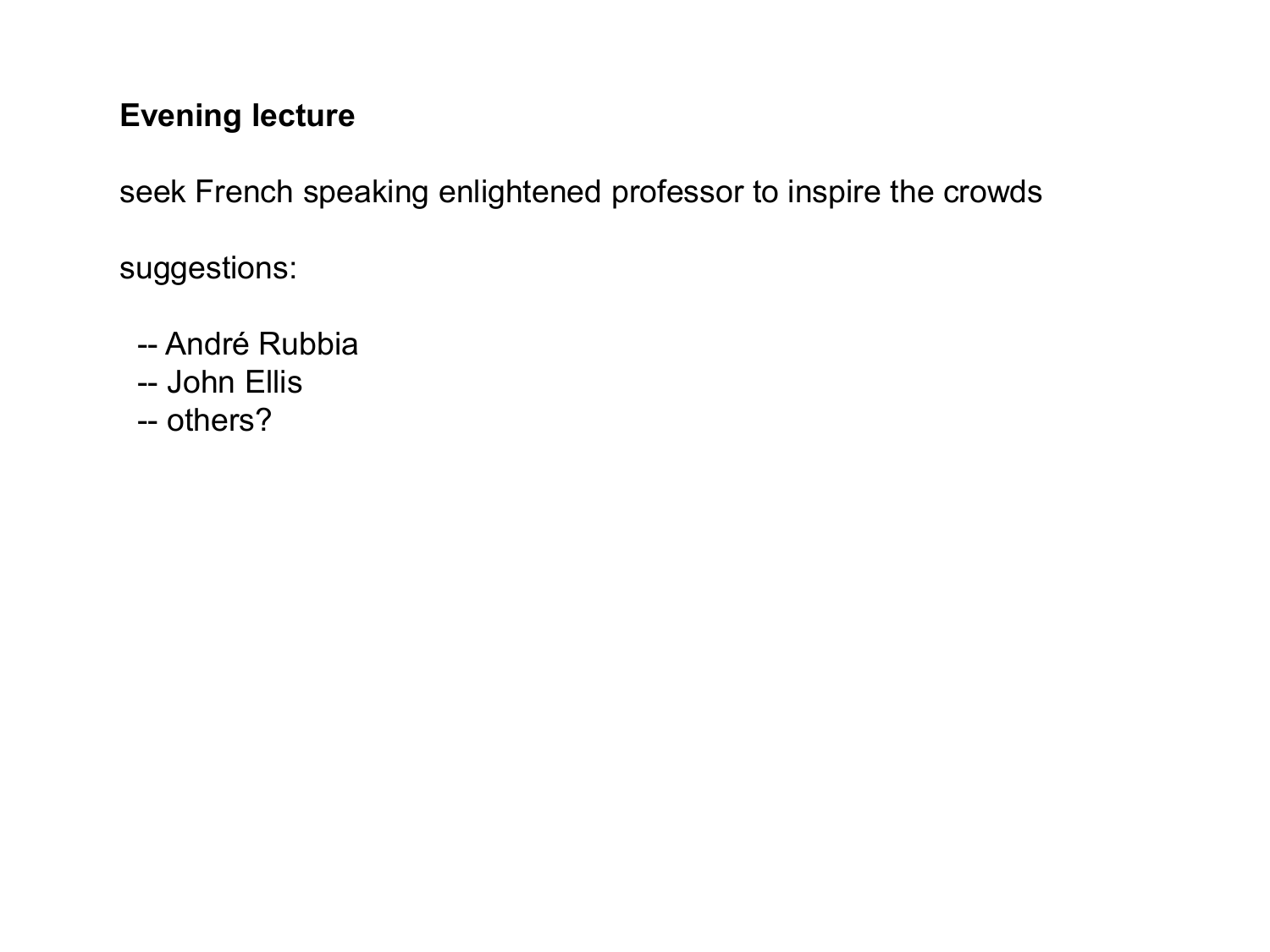**Round table discussion**

**While at CERN suggest round table discussion on Future neutrino facilities and the decision making process in the 2012 horizon**

**Would be interested:**

**Pier Odone, John Womersley etc.** 

**… but date is of course an issue seems like 1 August is better date than 5 August.**